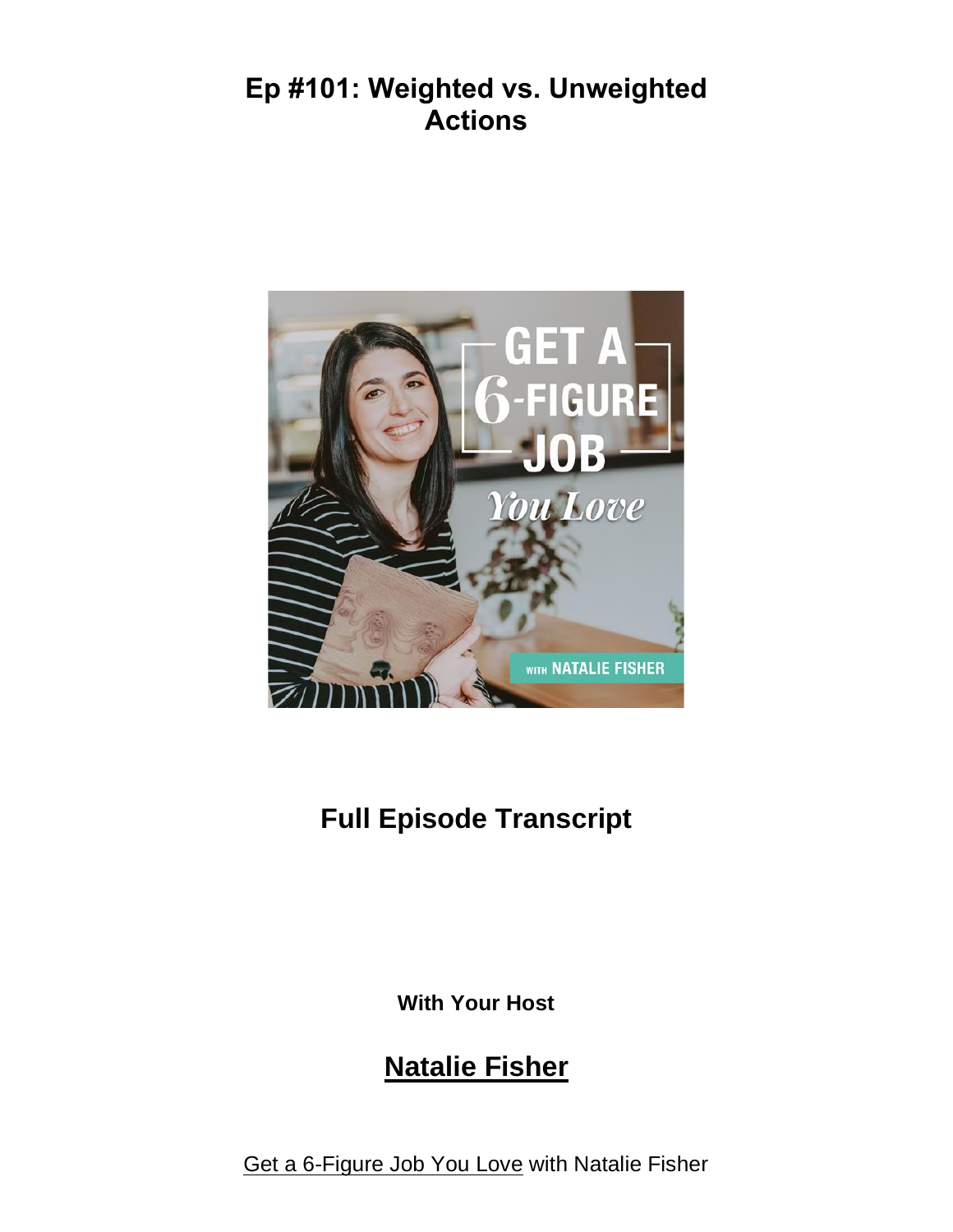Welcome back to the Get a 6-Figure Job You Love Podcast. This is episode 101, Weighted Versus Unweighted Actions. Stay tuned. Hey, there. Welcome to the Get a 6-Figure Job You Love Podcast. I'm your host, Natalie Fisher. I'm a certified career mindset coach who also happens to want to skip all the BS and get to what it really takes to create real results for you and your career. On this podcast, you will create real mindset shifts that will lead to big results and big changes in your career and your income. No fluff here. If you want to get a six-figure job you love and create real concrete results in your industry and make a real impact, you're in the right place. Are you ready? Let's go.

Hello. Awesome. Excited to talk about this topic today. Some people call it massive action versus passive action, weighted action versus unweighted action. That's what I started calling it because it was very concrete to me to think about it that way. There's going to be actions that are going to count very clearly towards your result, and then there are going to be actions that don't count for as many points, for example. The actions that open up a real possibility, the ones that probably took a bit more courage, were a bit more uncomfortable at first. Those are going to be the ones that are weighted more heavily.

Actually putting ourselves in a position to be rejected, for example, that's a heavily weighted action, versus thinking about applying for a job and doing the action of looking up the job, reading the description, and then having a lot of thoughts and spinning around about whether or not you should apply or not. That's an unweighted action versus the weighted action of actually sending through the application and then actually reaching out to the hiring manager on LinkedIn to let them know you've submitted your application. That's basically the concrete difference between an unweighted and a weighted action. A lot of people are doing a lot of unweighted actions and very few weighted actions, and then they're wondering why they're not getting the result. That's the concrete overall high-level example. I'm going to go a bit deeper with this.

There was another podcast that I did earlier called Inner Work Versus Outer Work. That was episode 89. This is talking about that in a different way, in a more concrete way, because the inner work is the work that you need to do to overcome your resistance to doing the outer work, which is the weighted actions. If you're in the category of the person who doesn't take enough action because you're afraid of failing or you're afraid of what's going to happen, then you're probably taking a lot of unweighted action instead of taking the weighted action. I'm going to give lots of examples here. This is going to be essentially a lesson on taking weighted action and the kind of actions you want to be taking that are actually going to produce a result. I'll tell you some examples about my business and some examples from my clients, so you'll have a really, really clear idea of whether or not you're taking enough weighted actions.

The problem is, if you're not taking enough weighted actions, you're not getting enough feedback. You're not getting enough wins. You're not getting enough failures or losses. You're not discovering enough, fast enough, to know whether or not you are on the right track or not. You're just stuck in that place of "I don't know if I should apply. I don't know if I shouldn't." Maybe you apply to one, so you take one weighted action. But that doesn't yield you enough results. Then you might be like, "Yeah, I didn't get it. I knew I wasn't going to." Then you stop taking weighted action altogether. The reason is because if you're doing this, you're afraid of what's going to happen. You're afraid of not getting a response, afraid of getting rejected, afraid of getting into the role and then not being able to do it, afraid of failing in the role, afraid of success, afraid of attention put on you, afraid of being asked something you don't know. You're afraid of something. You want to avoid a feeling, so you're not taking that weighted action. Something is stopping you there.

What we do when we're in that position is often you'll come and get a lot of coaching about the same thing, not wanting to take that action and be like, "Yeah, but I'm still afraid of failure. I'm still afraid of this." Wanting to work out all these issues instead of just doing it. My mentor, she's like, "It's like you're sitting in a chair, and you're saying, 'I don't know how to get out of the chair. I can't get up and walk. I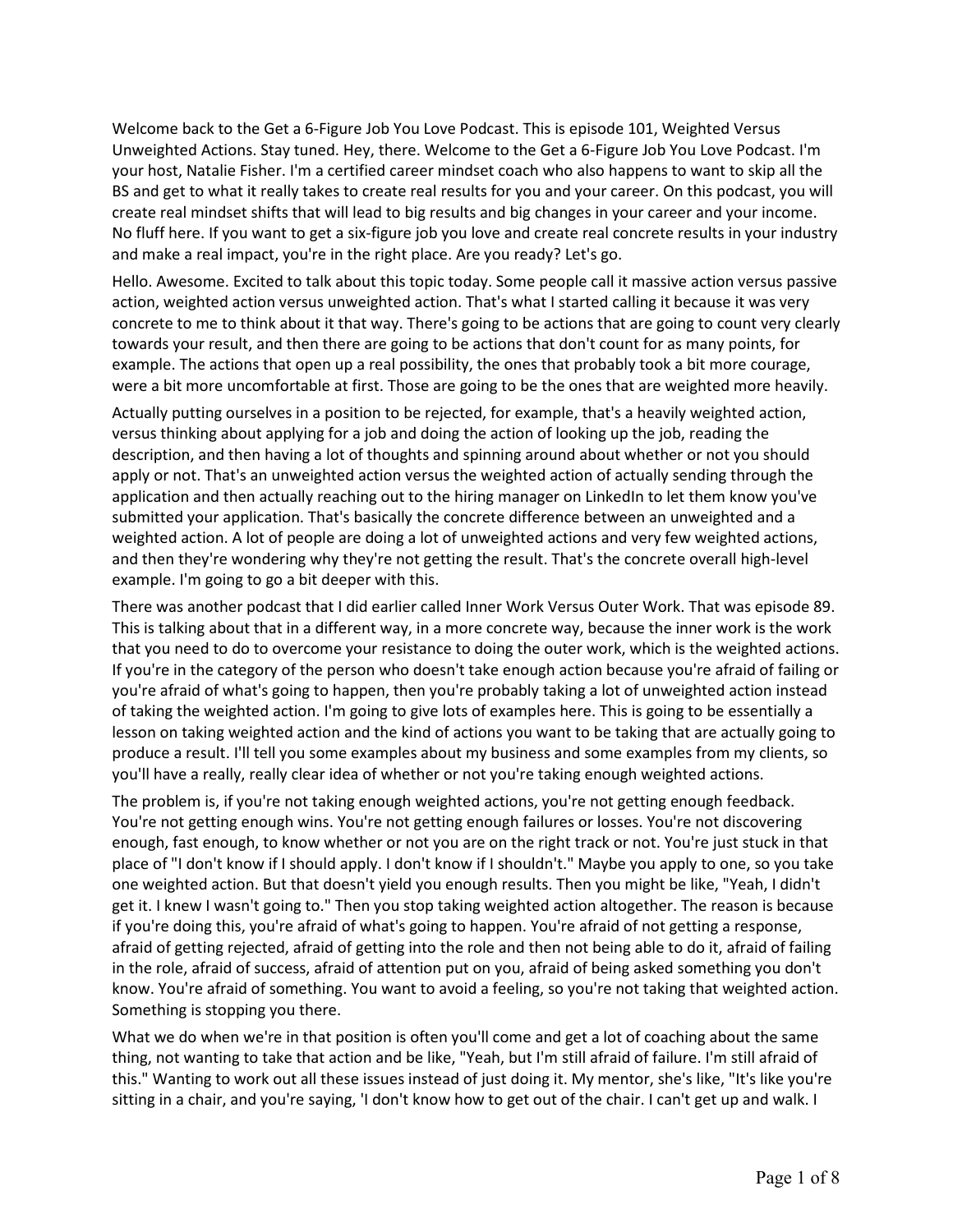can't. I just don't know how. I can't get out of the chair.'" She's like, "The answer is you just have to get up and out of the chair." It's like when you're in bed and you don't want to get out of bed because it's cozy and warm. Eventually, you just have to make the decision to get up and go.

It's a lot of ruminating, a lot of spinning, a lot of questioning, a lot of going back and forth, a lot of overthinking. That's how we normally cope with not taking the weighted action. That makes you pretty uncomfortable, too, because you know you're not really moving forward. You're stuck in the same problems, banging your head against the same wall. You know it's not going to work for you to keep doing that. You don't like it. But you're just not deciding to get out of the chair, essentially. What ultimately happens is your brain gets really good at creating this pattern of overthinking and being confused and being overwhelmed and feeling these feelings. This becomes your normal. This becomes how you operate day to day. This is how struggle is normalized.

We hear a lot of people talking about like, "Oh, it takes me a long to make decisions. I'm really slow at making decisions. I need to make sure I make a really good decision." When you're doing it like this, you're moving along at a snail's pace for your results. It's all because you don't want to put that foot forward where you could be in harm's way. Potentially, you could get rejected. You could have somebody say you don't have enough experience, or whatever it is you're afraid of. You're not allowing that to happen. Really, the worst case scenario is you end up right back where you were. There is nothing to be afraid of. But our brains are wired to think, "If I do that, I might die of humiliation," or "I might die." Our primitive brain is just telling us, "You might die, so you better not do that. You better stay safe here."

As humans, since we want to do more, and we want to evolve, and we want to make an impact, we don't really want to stay there. What ultimately ends up happening is you will need to figure out a way. You'll need to make a decision to be like, "Okay. I'm going to start moving forward. I'm going to start taking some weighted action." The alternative solution is to decide to take a weighted action and feel the discomfort, feel whatever it is you're afraid of feeling, and then realizing, "Okay. It's not so bad." It's like when you jump in a pool of water. You jump in a pool of cold water, and it's super cold at first. Then you get used to it right away, and you're like, "Oh, okay. Yeah, this is not so bad. I actually kind of like this."

The more you jump in the pool of water, you do that every day, for example, you're going to get better at it. Your brain is not going to resist it so much. It's going to be like, "Okay. Yeah. I know what we're doing. I know how to do this." You jump in a pool of cold water every day. I'm not talking about ice cold water, polar bear water. I'm talking about a pool that just feels cold when you jump in. You're going to get used to it, and you're going to be like, "Oh, I actually really enjoy being in the pool. I don't want to miss out on swimming because I don't want that really uncomfortable moment of 'Ah, it's cold.'"

Why this works is because it moves you forward at a huge, fast pace. You move quickly when you make quicker decisions. Someone that I know, she was staying in this job forever. She didn't like it. She was super bored. But everybody that knew her was like, "Yeah, she's going to be there forever. She's never going anywhere. She doesn't like it. She could do so much more. She's so great. But she'll never go anywhere because she's so addicted to the comfort." You want to avoid being like her because, really, she was great. I think back, and I'm like, "What a waste." If she had just been willing to change that story about herself, like, "Oh, it takes me a really long time to make decisions, and I have to be really, really sure. I can't really move right now because this, this, this, and this." She just had so much unweighted action that she was thinking about. That was her day to day. That was like that for years. For years. She's probably still where she was working before. Unless someone else made the decision for her to move on, she would still be there.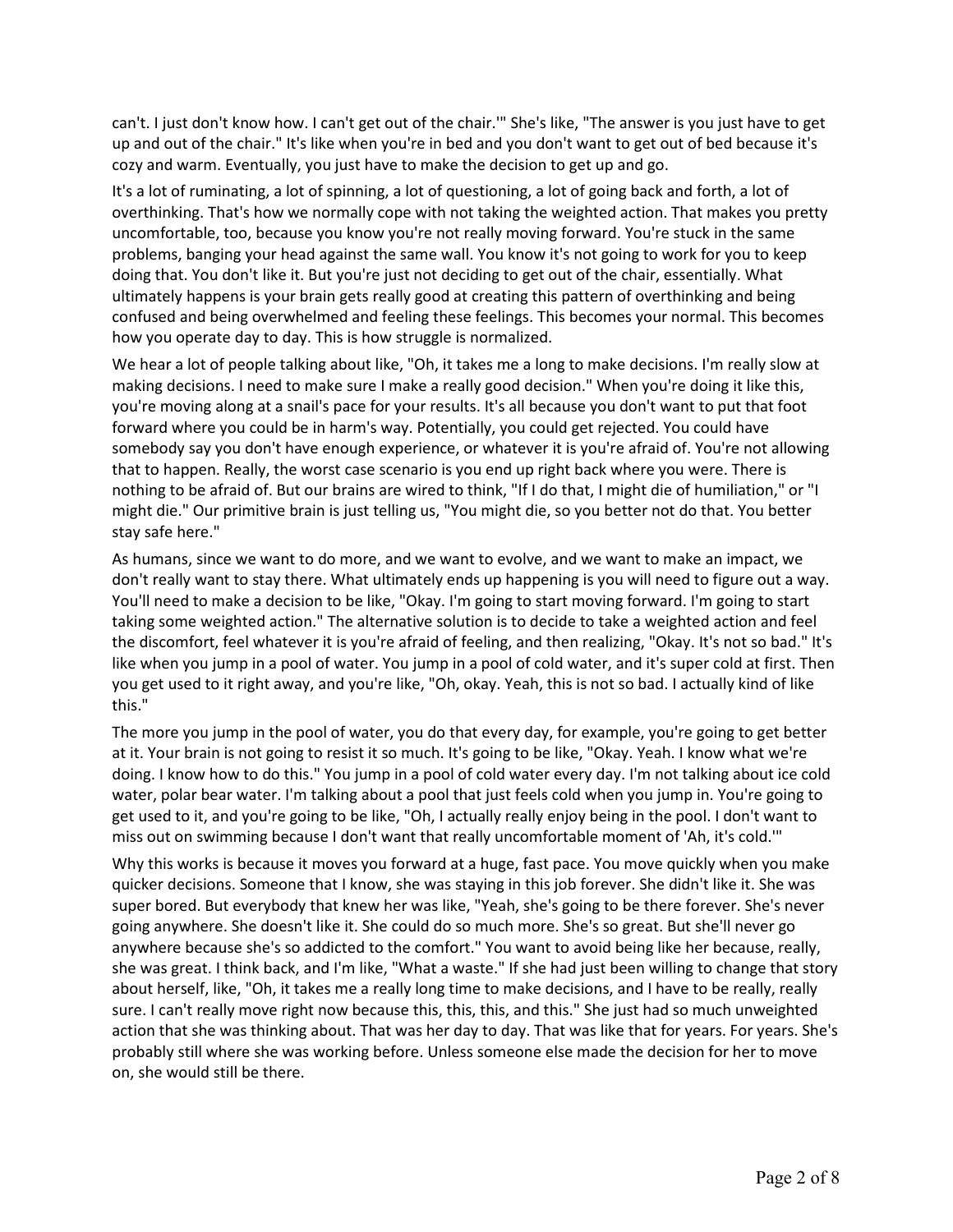So you want to consider what your life looks like if you continue to just be one of those people that just takes a lot of unweighted action, a lot of overthinking, a lot of weighing and measuring the pros and cons, but never really does anything about it. Here's some examples. Actions that do not hold as much weight, that would be thinking about planting a seed in the garden and being like, "Okay, but which seed should I plant? I'm not sure. How high do I want the tree to go?" There are some decisions that you do want to make. Right. But you can just make those decisions quickly. It's like, "Okay." Plant a seed for a plant or a flower or whatever. You can plant whatever you want. You can plant whatever you want. You're just like, "I'm going to plant a seed." Then you start questioning. You go to the store. You're like, "Oh, but I don't know what shovel to use. I don't know what fertilizer to use. I don't know what seed I should get."

Then you start talking to all the different salespeople to be like, "Okay. Well, which seed should I plant?" They're going to ask you a bunch of questions, so you're going to be like, "Okay. Well, what do you want in your garden?" You might think and be like, "I don't know." This is an extreme example. I like to work in extremes sometimes. You get caught up in this tizzy of like, "Oh, my God. There's so many options. There's so many seeds I could plant. There's so many things I could do. Ooh. Maybe I should plant a tree, and I should plant a flower bed over here." Then you get even more overwhelmed because then you got more questions, and then you don't end up actually doing anything. That's unweighted action. The unweighted action is all the thinking about it, the thinking about deciding what seed, thinking about deciding what shovel, what fertilizer, where to plant the seed, what soil to use, how much to water it. That's all unweighted action. We need that. We need the planning of it. The problem is when we get caught up in that unweighted action.

The weighted action is when you actually make a decision, and you follow through with it. The opposite of that would be me saying, "Okay. I'm going to plant a sunflower, and I'm going to plant it in this spot right outside my house. That's it. I'm going to plant it. I'm going to find out how much water it needs, how much fertilizer it needs, where the best place is for it to be, and I'm just going to make these decisions. They could be right or wrong. The sunflower could still die. But I've made the decisions, and I've planted the seed, and I've watered it. I've decided where it's going. I've given it everything I think it could need, and then I'm done. I'm wasting no more time on that particular thing." I'm like, "Okay. Yep, that's done. Now I'm going to move on to the next thing."

That sunflower is now going to grow, or it's not going to grow, and I'm going to get some feedback pretty quickly. Whereas, the other person is still at the hardware store or the garden center wondering which flower they should plant and what seed they should use and how long it's going to take and asking a thousand questions about this. This is how I feel when someone is considering joining my program, and they have a thousand questions. I can tell that's where they're at. They're afraid to fail. They're afraid to join because they're afraid of something. They might ask the nittiest of grittiest of questions, thinking that's going to give them the security they need to join, when really, it can sometimes, but a lot of the times, they're just a no. Nothing I could say would actually help them make that step forward. That's how they're probably operating in other areas of their life, too. They're just overthinking, overthinking, spinning, spinning, and not making decisions.

That's how it shows up with considering joining a program to move forward or considering applying or talking to other people or any other decisions that they're making. It's the same. That's what their pattern is, a lot of unweighted action. Expanding on that example, they're coming to me and being like, "Oh, I got to ask you a thousand questions." I had one person who actually said to me, "How much PDF space will it take up on my computer? How many pages is each PDF inside your program?" My thought is, "What does this have to do with your result? The length of the videos, the amount of space it takes up on your hard drive, if you want to download one of the PDFs, has nothing to do with your result. Why are you even thinking about that?" This person is taking a lot, a lot. They're going to great lengths to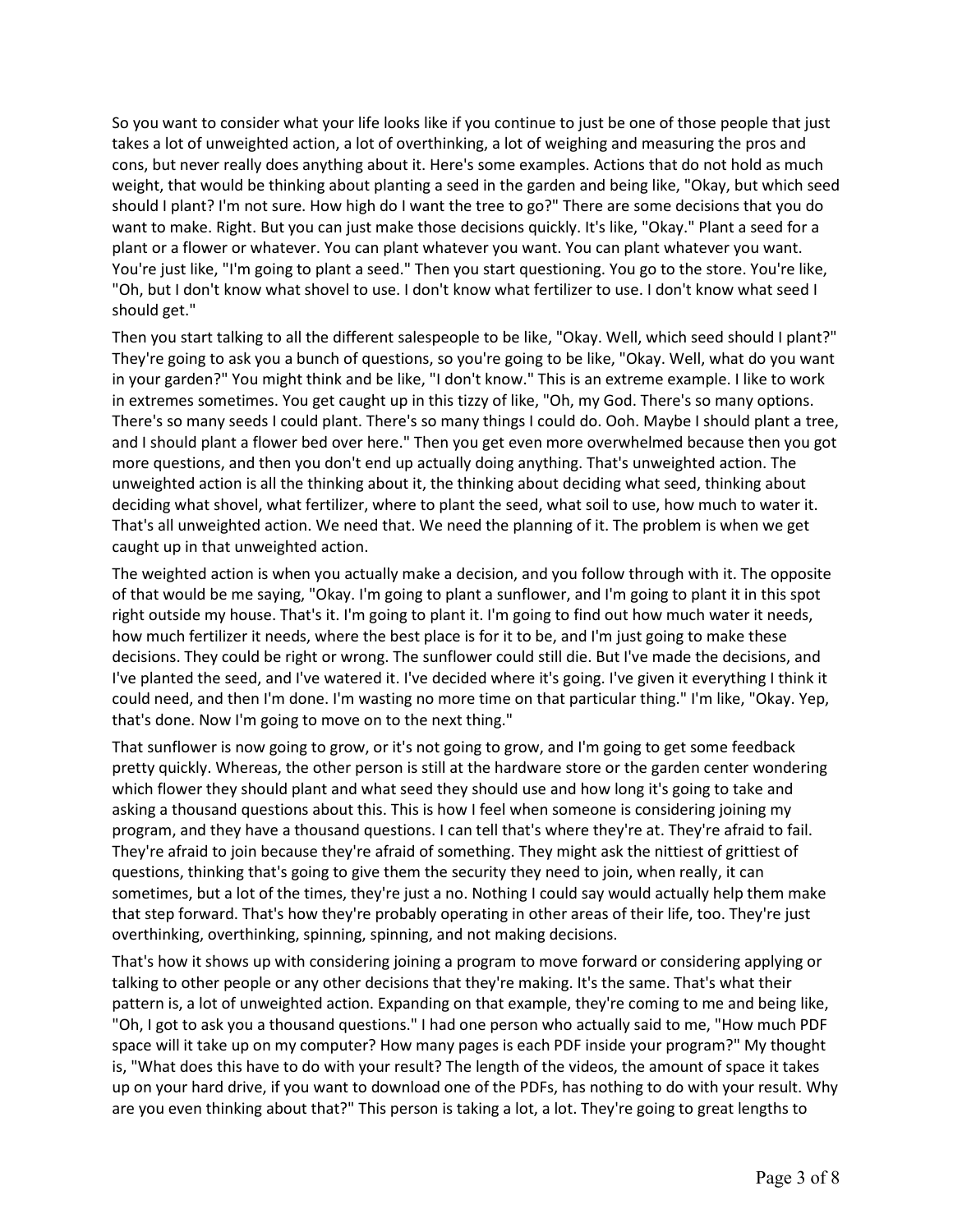take a lot of unweighted actions, which means they are not going to get their result if that's what they're concerned about. That's another example. It shows up everywhere with people who are in this pattern.

We're all kind of in this pattern somewhere in our lives, and that's okay. But if we want to get somewhere, we need to make some decisions faster than we have been. That's going to be a huge blocker for a lot of you. The reason why you're not where you're wanting to be is because you haven't made enough decisions yet. In the job search, here's some more examples of some unweighted actions. If somebody says, "I'm still figuring that out," what does that mean? What does figuring it out mean? What does I'm like? Or they say, "I'm thinking about it." What does that specifically mean? It probably means a bunch of overthinking, going back and forth, spending a lot of time in that indecision. Or they say, "I'm compiling a list of ideal companies to work for." That can be helpful as long as they're like, "Okay. This is my list. It's taken me a couple of hours to make. Now I'm going to start contacting them." That's where the weighted action is. But if you're spending a week compiling your list, that's a lot of unweighted action that slows you down.

You want to have some parameters around how long your unweighted action takes. It's like if you're going to learn code, or you're going to learn how to golf, or you're going to learn how to swim, you can read a book on swimming, you can read a book on golfing, you can read a book on coding. That all might give you useful information, but until you get out there and you start doing it, until you try to code something and fail miserably at it, until you try to hit the golf ball and get that physical experience of hitting the golf ball, until you actually get in the pool and see what it's like to tread water or have that feeling, you're not really going to learn anything until you make those actual weighted action moves.

Another example of unweighted action in the job searches, perfecting, tweaking your resume, getting a bunch of people to look at your resume, making a list of the jobs you want to apply for, weighing and measuring one against the other, reading a lot of job descriptions. You want to make sure that your unweighted action has a specific purpose and a specific timeline for when you're going to move into the weighted action, because that's where you open up the real actual possibilities. I was thinking about this. I don't know if any of you guys watch Grey's Anatomy. You don't have to understand this because I'll explain it quickly. But there's a doctor on there. She's a brilliant heart surgeon. Her name is Maggie. In her relationships, she wants to take a long time to make decisions. She's like, "Well, I don't know if I want to move in with him. I need to think about it. I need to weigh. I need to measure. I need to weigh the pros and cons. I need to decide. It's going to take me a long time. That's just how I am."

But then I thought, "You know, though, the reason why she's so good at her job, the reason why she saves lives and she's so good in the operating room, she doesn't do any weighing and measuring in the operating room because she acts very quickly." I'm just like, "There's no time for weighing and measuring in the operating room. There's no time for overthinking and doubting. She just has to make decisions quickly. Sometimes she makes the wrong decision, and sometimes she feels terrible. But at least she did something, or the patient would just die anyway." When you're really good at something, you make fast decisions. You have to. Sometimes they're high-pressure situations, because if she didn't make a quick decision, if somebody's on the table, and they're about to die, and there's three or four different things that she could try, she's going to need to decide on one pretty quickly and go for it, because then, if she sees that's not working, she'll be able to do the other one and then go for it.

There's no time for her to sit there with a little checklist and be like, "Well, should we do this? Maybe we should do that." The person would be dead already. I've seen this with a lot of successful people. It's like when you are moving forward and big things are happening for you and you're making a big impact, and you're failing big, and you're winning big, all consistently. You're not sitting there thinking, because there's no other way around it, because thinking doesn't lead you to the result. You can't think your way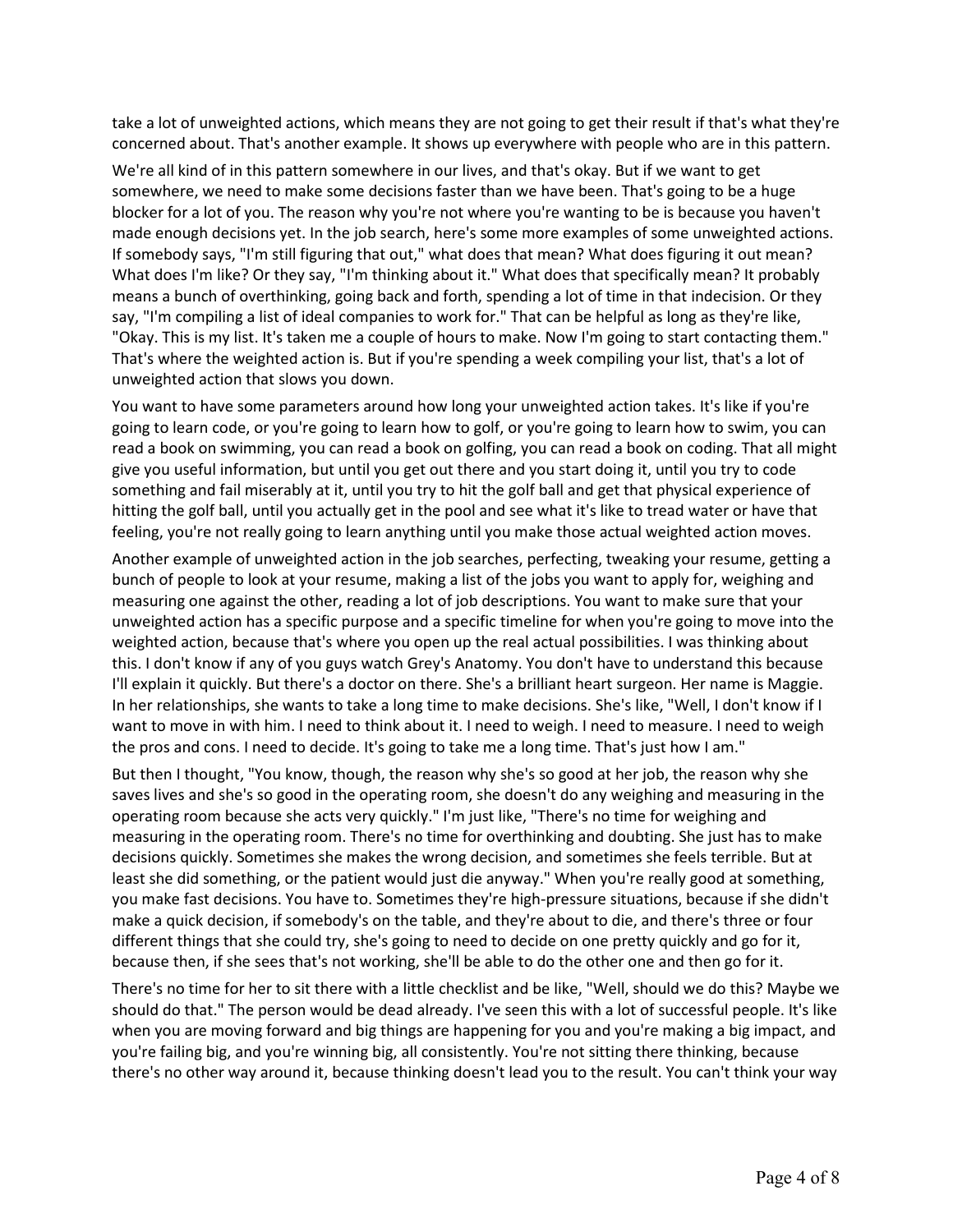into a perfect outcome. It's not possible. Your brain wants to think that you can, but you can't. It's not a thing.

If I want you to get anything out of this, is that your overthinking, your indecision, your feelings of confusion and overwhelm, your spinning back and forth, going back and forth between one thing or another, that is not doing you any favors. It is not that you're a perfectionist. It's not that you need a lot of time to make a decision. It's not that that's just who you are. It's none of those things. It's that you are afraid to fail. You are afraid to feel something that you don't want to feel. That is the truth. You have to come to terms with that truth. When you take more weighted action, you will figure out quickly that it is just like jumping in a pool of water and that you can handle it. Then you will actually enjoy jumping into the pool of water after a few times, because that's where I'm at right now.

I feel like I have a lot of momentum moving constantly because I know that I'm not afraid to feel whatever. Yeah. I put something out there. Nobody sees it. Nobody comments on it. Nobody cares about it. Or someone writes me and says, "That actively is useless." Or they say, "You're terrible at that." I'm going to be like, "Okay. Thanks for the feedback. That's interesting. That's very interesting. Because I don't know, I haven't done it yet. I had to put it out there to know. The thoughts and the feelings that you have are going to lead you to the either repeated unweighted action or repeated weighted action. The thoughts that lead to overthinking and stuff are mostly, "I don't know what I should do. I don't know what's next. I want to make the right decision." Mostly, those kind of thoughts are going to lead you to a lot of unweighted action, like, "I need more information."

I had a client who was a perfect example of this. She got into her role, and she was waiting for permission from people, thinking, "Oh, I need to ask this person." For example, sometimes you do need to wait for somebody. But, more often than not, you don't need to, I find. So you want to tell the truth about that. But she was waiting for permission for people to survey their team or something, when really, she just could have sent out the survey and got the results. But she was waiting for this person to respond for two weeks, and they weren't responding. That was holding her up by two weeks. I'm like, "Well, what would happen if you just sent the survey and just CC'd the manager and said, "Hey, just so you know, I'm sending the survey out to your people. I haven't heard from you." She said, "Well, probably nothing would happen." I was like, "Well, there you go. Why don't you just do that?"

There's a lot of situations where we think. Our brain is so smart at tricking us into thinking that we need to take more unweighted action. We need to gather more information. We need more of this. We need more of that, when really, we don't. We're just telling ourselves that to stay comfortable. As long as we're doing that, we're moving slowly. We're not learning anything. We're not progressing. We're not evolving. We are staying spinning and stuck. Some of us might like that. Some of you might be like, "You know what? That's where I want to be." Some of you might be like, "No, that's why I've been here for so long, and I don't like it anymore." That's your choice.

I also wanted to share another example that I forgot about. I was going to share this in the beginning, but I'm going to share it now. I was working for a CEO of a company, one of my earlier jobs in my younger days. I was in my twenties. I'm 38 now. But one of my jobs was to be a personal assistant for this CEO who had a lot of money. He just needed a personal assistant to take care of his personal errands. There was a few business things here and there, but it was a personal assistant job. I was that person who, when I started, I was like, "Well, what do you want?" I would ask him a bunch of questions. He's like, "Can you get me a sandwich from the deli?" He actually said, "Can you get me a ham sandwich or something from the deli?" I was like, "Okay. What kind of bread do you want it on? What kind of cheese do you want? Do you want mustard or mayo on it? What vegetables do you want on?"

These are legit. I thought they were legit questions. But he was like, "I don't have time for that. I'm in a meeting. Just go get me a freaking sandwich. Don't ask me the questions." That's the way that he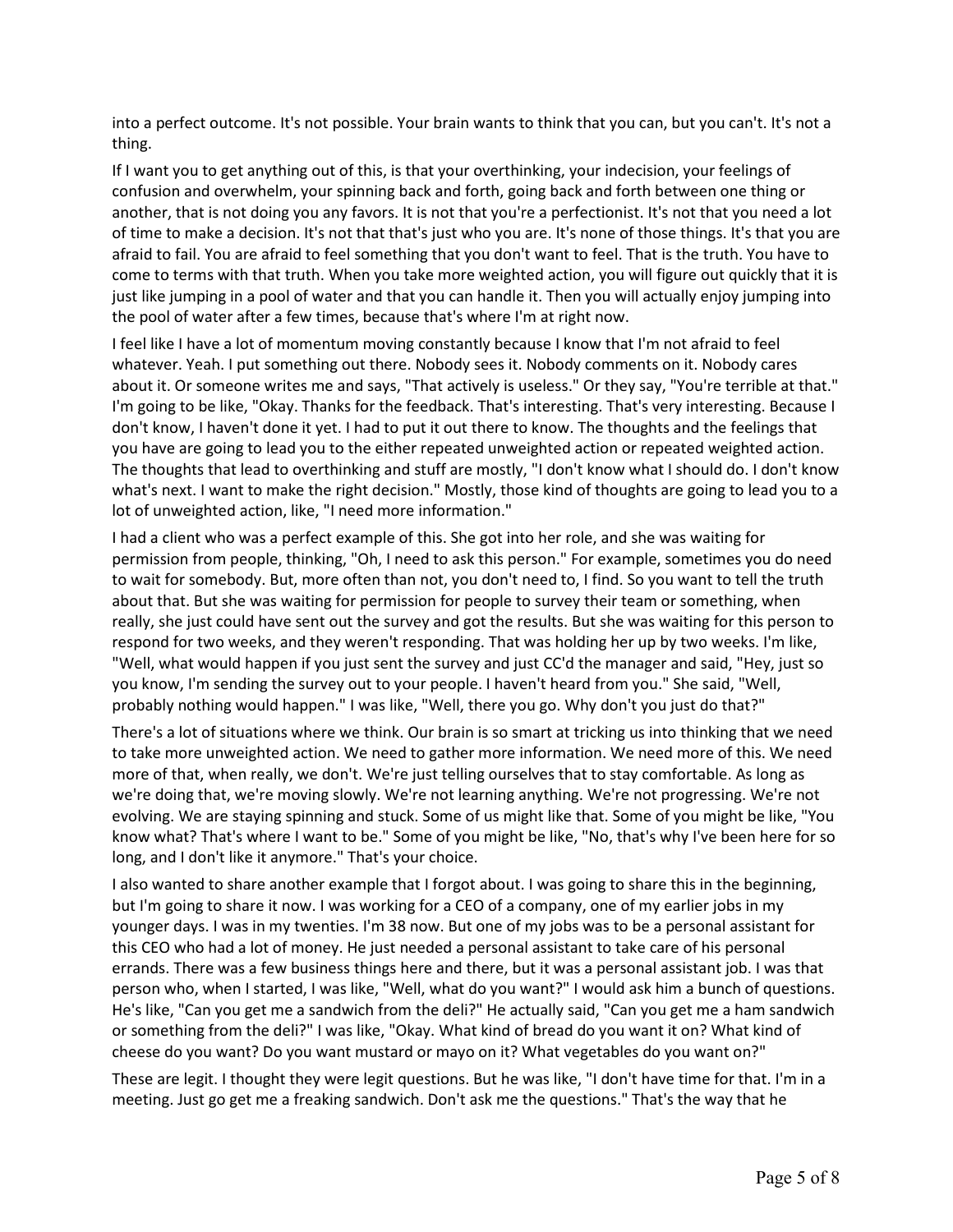worked. Somebody else might be like, "No, I'm very particular about my order. Here's what I want." He was not. He was just like, "Go do the thing." This was a perfect lesson for me because I realized that I had to make these decisions, knowing very well that I was making guesses and that I could be wrong. That's how I was going to learn how to work with him best, was by going and doing it and potentially doing it wrong and then having him tell me afterwards. That is how we worked. I started making lots more decisions. I started getting better at making the decisions. Then I started basing what he did like versus what he didn't like, and then I started putting together what he might want me to do, and what was more likely of what he would want.

Then I started getting being really careful with my questions because I'd only be allowed one or two before he was like, "Okay. I'm busy. Go figure it out." That's how I started working with him. That was a really good experience for me because I had to do a lot of guesswork. Sometimes I would do backups. I would be like, "Okay. Well, I got you this sandwich, and it's got this. But then I've also got this one in case you don't like that. You can choose. Which one do you want?" He would make a choice, and then I would have more information based on that choice. But there was no time to be sitting there asking questions and doing a whole thing because he was like, "I'm busy. Just go do it. Just go figure it out and bring it." That served me really well in my other jobs, too, because I realized, "Just bring everything to the person."

In a restaurant, for example, if someone asks you for a glass of water and you're like, "Okay. Well, do you want ice, or do you not want ice? Do you want a napkin? Do you want a straw? What kind of straw do you want?" You just bring the water, and you bring all the things. Sometimes I'd be like, "Okay. Well, I'm bringing two waters. I'm going to bring a napkin. I'm going to bring the straw. They can choose what they want." That was my decision. In my head, that's how I was covering all my bases. I was like, "Okay. Yeah. I'm just going to do everything. They can choose." This is just one way that I found to be able to show up the way that I wanted to. Sometimes you couldn't always do that, but the point is you just got to do something because otherwise, you never bring the sandwich to anybody because you're like, "Well, I don't know which sandwich. I didn't know. I was waiting for you to answer, so I couldn't bring you anything."

Then you're going to get fired. You're going to be like, "Are you serious? Just bring me the sandwich or not bring the water because, well, I didn't know if you wanted ice. I didn't know if you wanted a straw. I didn't know. I was just waiting for you to tell me." It's like, "Well, you're fired." These are extreme examples. Again, you got to work out who you're working with. But when you are working on your own goal, you don't have to deal with any of that. You just have to make the decisions. They could be right or wrong, just like they could be when you're serving somebody else. If you're working on a project or you're working with a coworker and they don't give you a ton of information, and you keep trying to get this information out of them, they're either not answering, or you're just not getting the information ever, you've got to make some decisions. That's how you're going to find out.

There's always going to be the potential that they might not like it, that you might be on the wrong page. You might be on different pages, and you might need to make some changes. But as long as you do it, you will learn that. You can even say, "You know what? I didn't know what you wanted, so this is what I put together. Let's see. What are your thoughts?" And then, from those thoughts, you'll be able to get a clearer picture, either like, "Oh, yeah, I was on the right track," or, "Oh, no. I got this wrong. I got this off base. Okay. Sure. No problem. Now I've got a clearer idea." But do you see the pattern of every example I'm using is you've got to move yourself forward. That's your responsibility.

It is not their responsibility to come back and answer all of your questions one by one for you to actually feel safe in doing the task. It is your responsibility to make decisions and then go out and share those decisions, and then see what happens from there, knowing that no matter what happens, you can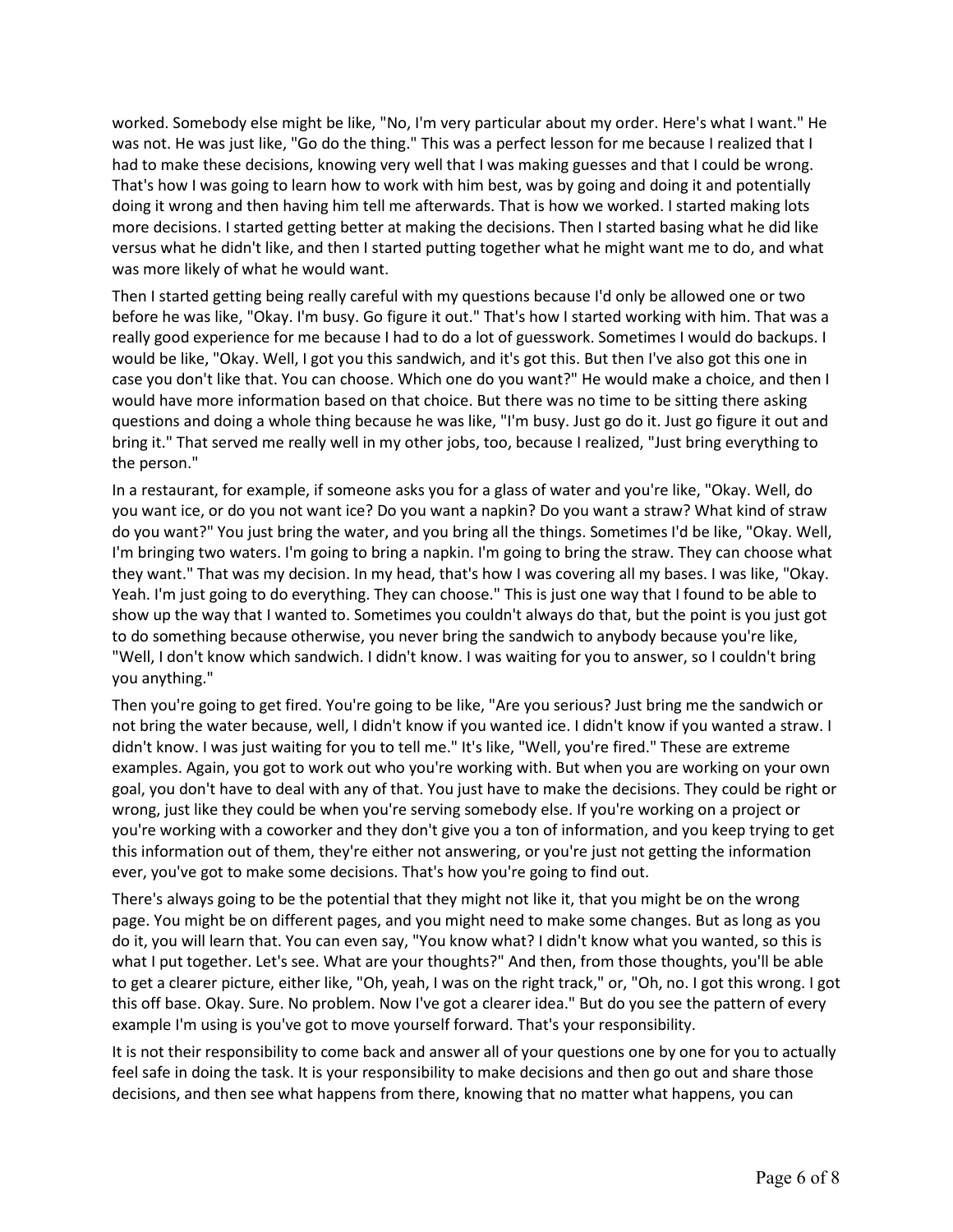handle it. Worst case scenario, whatever that is for you, you can handle it, even if that means getting fired. Even if that means getting rejected. Even if that means having somebody tell you that you don't totally did it wrong. You can handle all those things. The likelihood is those things are not going to happen. But sometimes they do. The faster you do that, the faster you find out, and then the faster you are onto where you really need to be. That is the difference in your life, the concrete difference that unweighted and weighted actions has.

This brings me to some examples of some actions that count in the job search. Making the list of companies, that's an unweighted action. Actually contacting, applying, and sending a message to a real human, that's a weighted action. Having an interview, responding, putting some stuff out to get an interview and then scheduling it, and then going to that interview, heavily weighted action. That's a big action that's going to move you forward in a big way, no matter what happens. On the job, making a decision and executing on something, finishing something instead of waiting for somebody to tell you exactly how it needs to be done. Weighted actions are going to be the ones that are most uncomfortable for you because that's why you haven't done a lot of them yet.

If you didn't get a response from that person, that's okay. Your action was still weighted, and it still counted because that was what was in your control. You can't control whether they respond to you or not. But I can guarantee, if you write more, if you put out more maybes, so if you open up more doors, you're going to get more responses. You're going to get more yeses. You're also going to get more nos, but that's a good sign. It means you're taking weighted action. That's what I have for you today. Unweighted and unweighted action. I hope I got the point through. It is so important. I do talk about on the podcast in different occasions, there's another one. It's the two reasons for no results or low results. In this one, I'm talking about one of the reasons for not having results you want is because you are not taking that weighted action.

Now, the other reason, and that's covered in that podcast in more detail, is the second one, that you're taking a ton of weighted actions, but you don't have the insight behind why they're not working. A famous quote, I don't know if it's from Star Wars or whether it was from somebody else, but it says, "Insight without actions is worthless, but also, action without insight is worthless." It actually goes both ways. Insight means all the thinking and all the research and all the preparing. That's worthless if you don't take action, because it's a bank of information sitting there, but it's useless unless you actually put it to work. Action, without the insight piece, is also useless because you could be taking a ton of action but have no insight into why it's not working and not going to find that insight. Then you're just going to be doing the same thing repeatedly over and over and over, and that's insanity. That's what I talk about in the other podcast.

This podcast was mostly about the people who are overthinking, taking a lot of questioning, researching, weighing, measuring, proing, conning, spinning, and confusion. If your main feelings are overwhelm and confusion, and I don't know, if you say, "I don't know," a lot to yourself, you find yourself, you're not moving forward very quickly, this episode was for you. I hope that changes everything for you. I hope you start taking some weighted action, and I will talk to you next week. Inside my program, we have the perfect balance. I won't let you sit there in inaction for too long. But I will help you get your mindset straight so that you can move forward, so that your weighted actions have the highest chance of being successful as possible and give you the insight as to why they're not working. That's how you will get your result. That's why the results in the program are inevitable. Join me in there for more help with this. I'll talk to you next week. Bye bye.

If I were to sum it up, I would say the most common thing people come to me with is "I'm going on interview after interview after interview, and I'm not getting the offer. What am I doing wrong?" I've put together a freebie, where you can get this download completely free. It has the eight reasons that this is